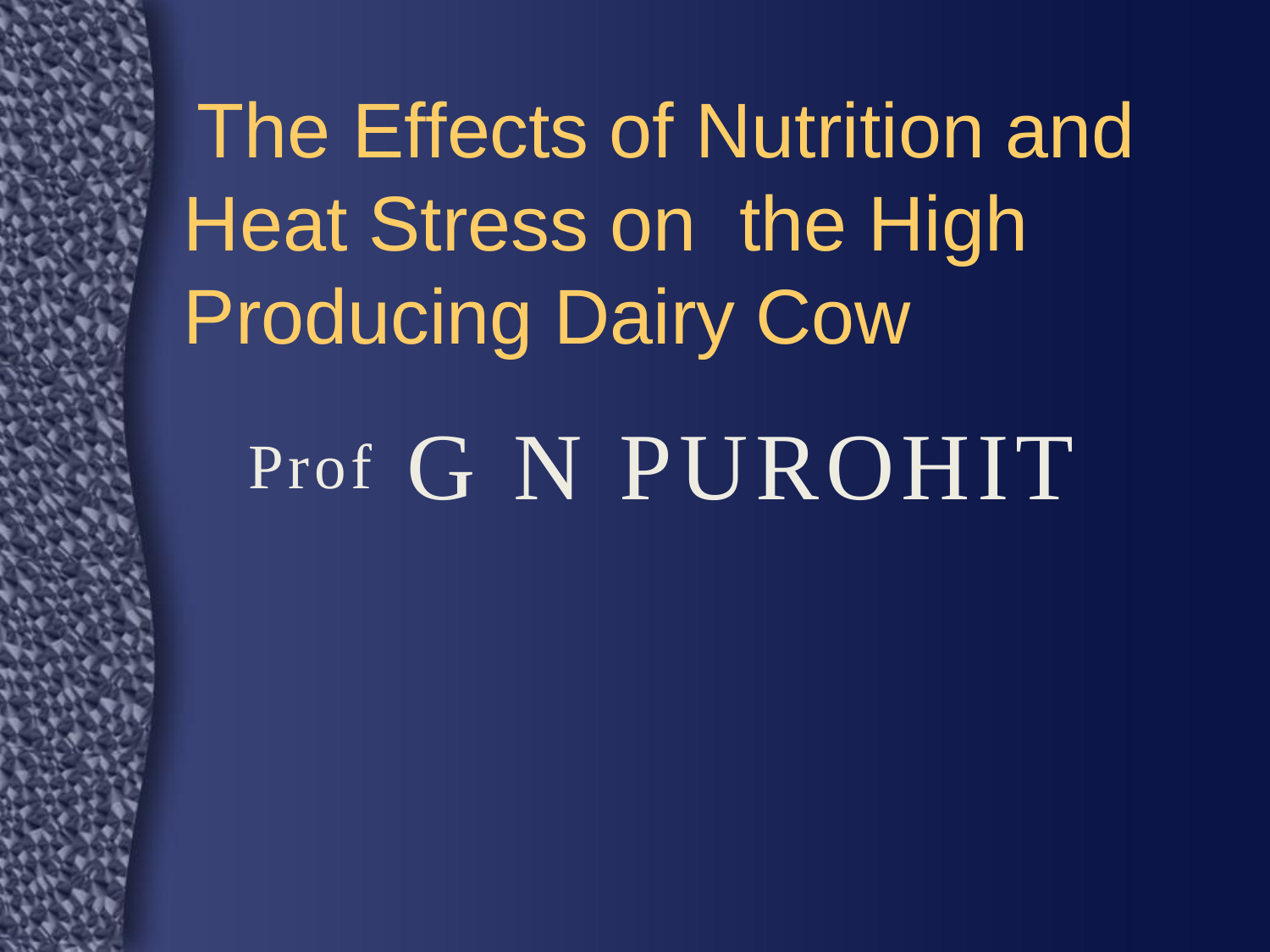#### World milk production trends

- World wide = 122 million dairy farmers
- Keep 363 million dairy cows and buffalo
- Average size of <3 cows/herd
- Yield 2100 kg/cow
- $\bullet$  US = 115 cows and 9678 kg UK = 125 cows and 7445 kg NZ = 393 cows and 3716 kg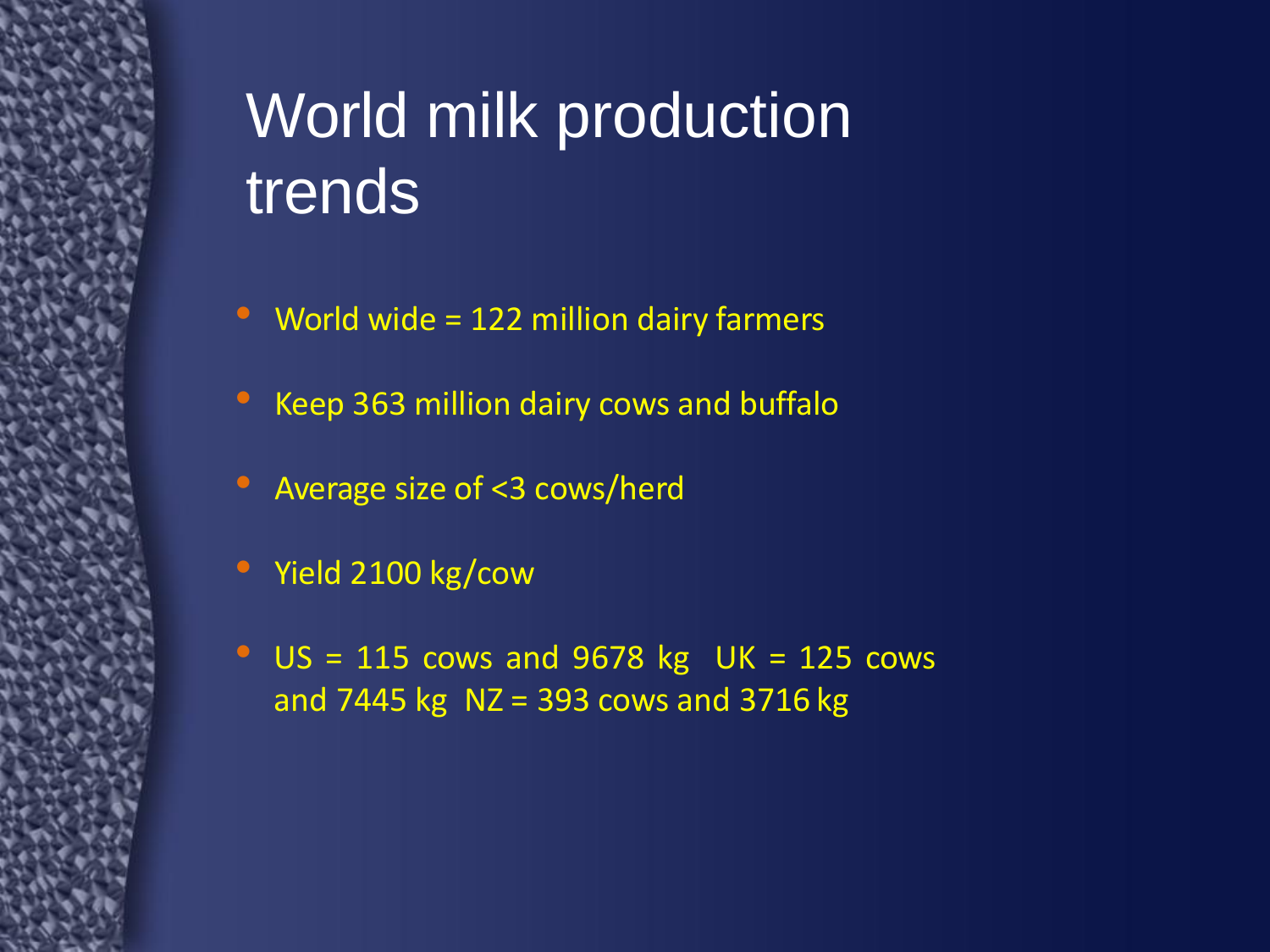Energy balance is probably the single most important nutritional factor related to poor reproductive function in animals

Based on metabolic priorities for energy, reproductive function is compromised because available energy is directed towards meeting minimum energy reserves and milk production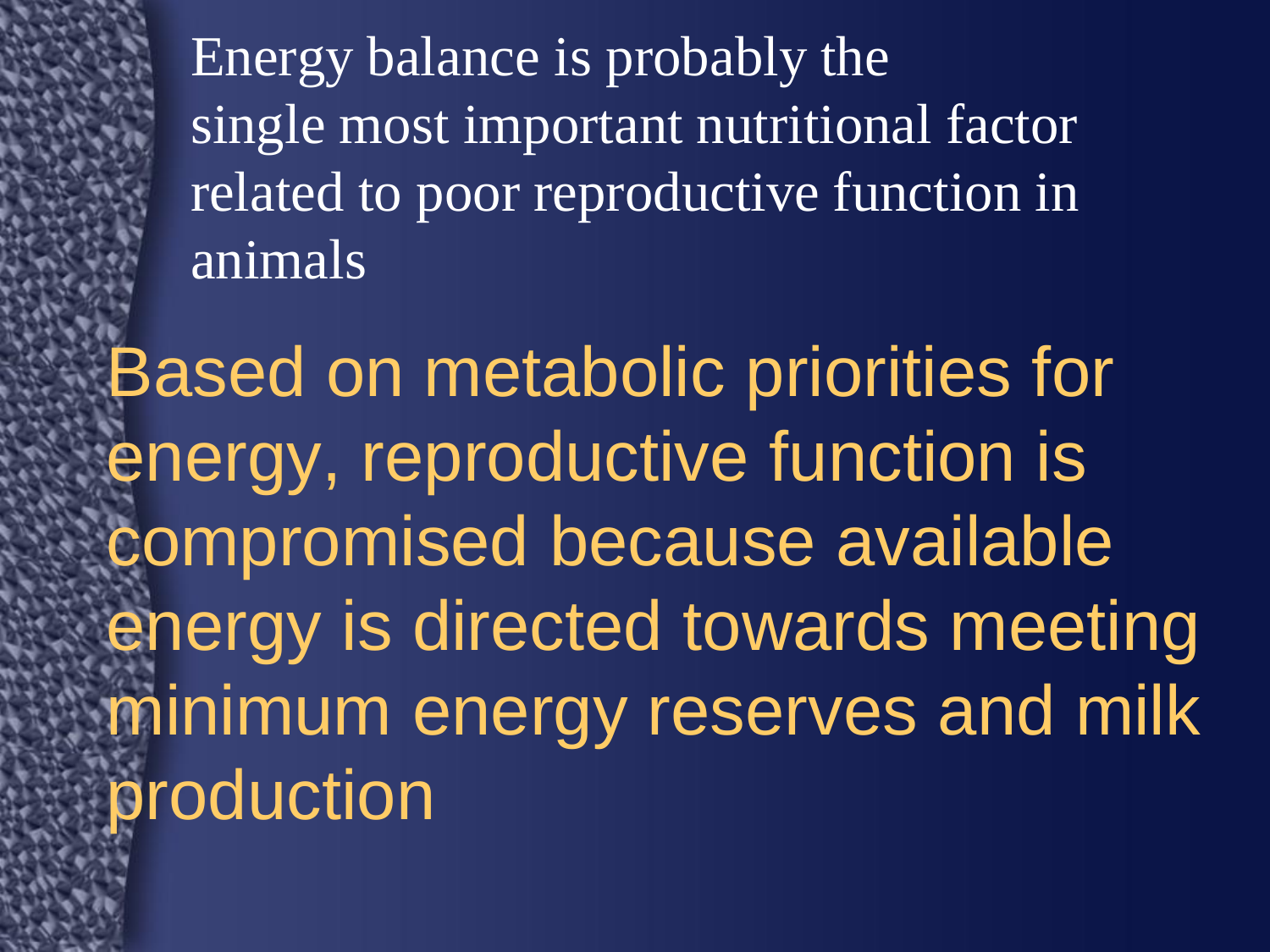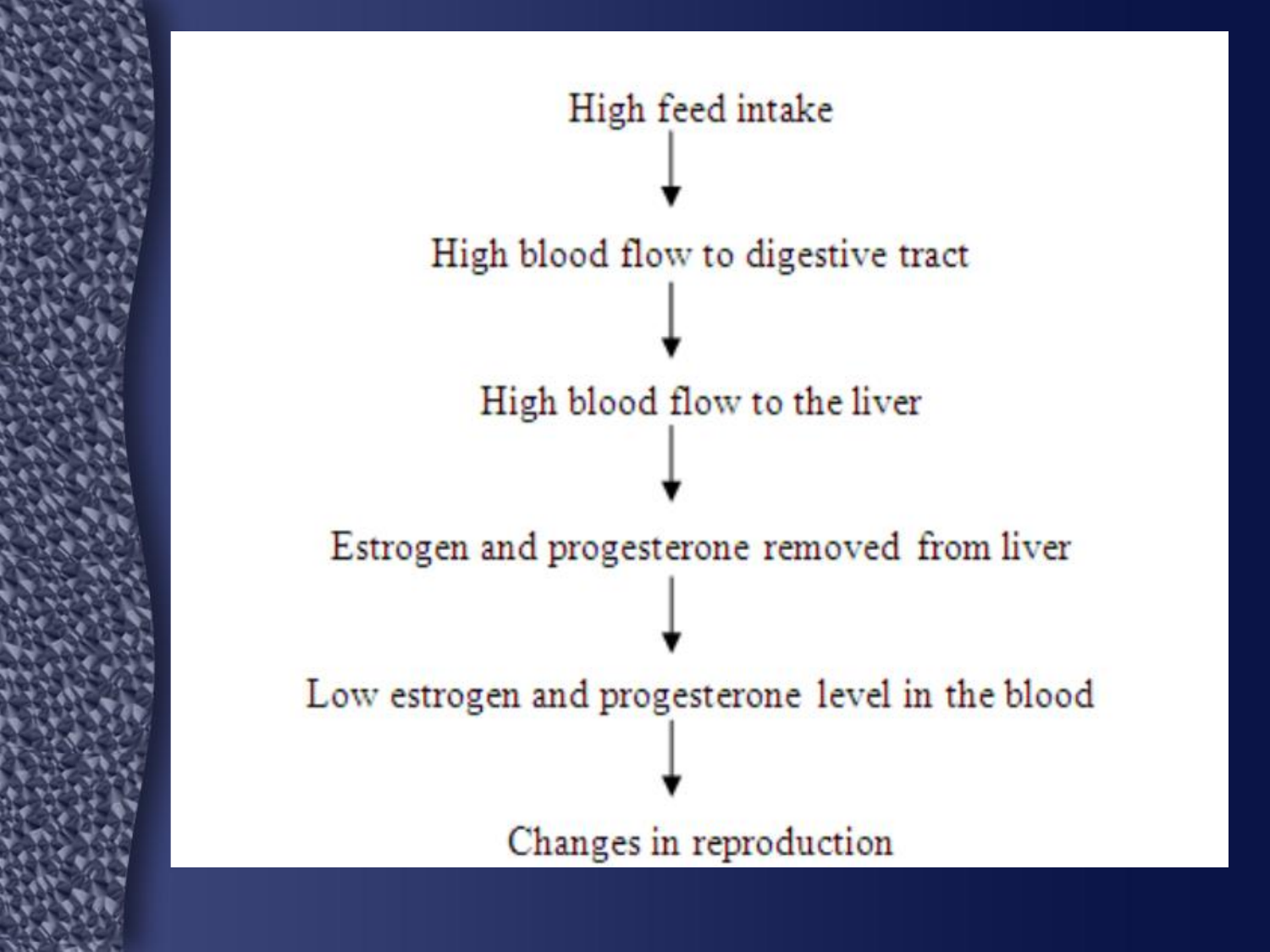#### Effect of proteins

Prolonged inadequate protein intake has been reported to reduce reproductive performance

More recently it has been found that reproductive performance may be impaired if protein is fed in amounts that greatly exceed the cow's requirements.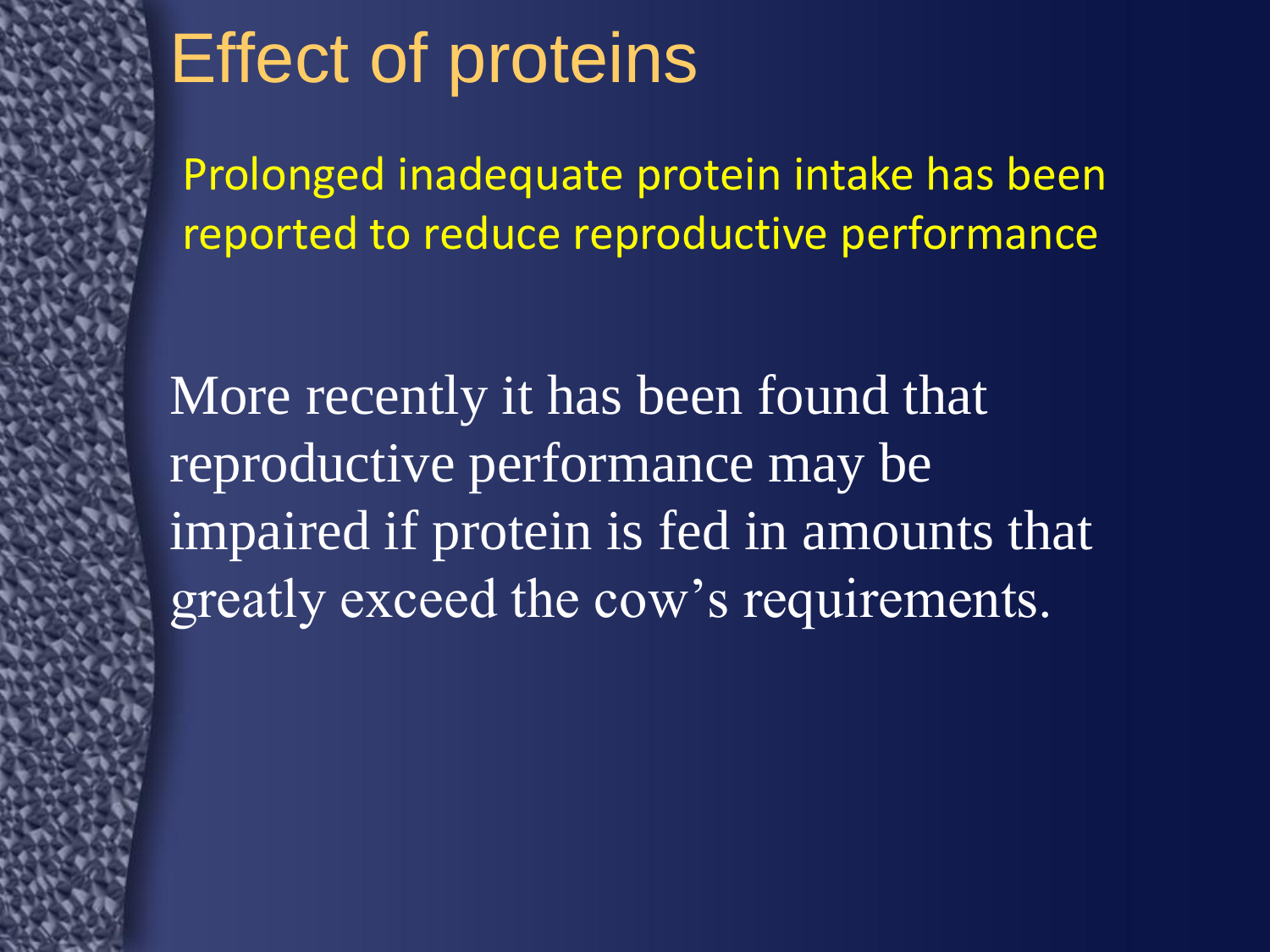#### FATS

High fat diets for cattle contain 5% to 8 % fat. Exceeding these dietary fat levels impairs rumen function.

Role of **ByPass Fat (2.5%)**. Dietary **fat**, which resists lipolysis and biohydrogenation in rumen by rumen microorganisms, but gets digested in lower digestive tract, is known as **bypass fat** or rumen **protected fat** or inert **fat**. ... Rumen inert **fats** offer an alternative means of providing metabolizable energy to **cows**.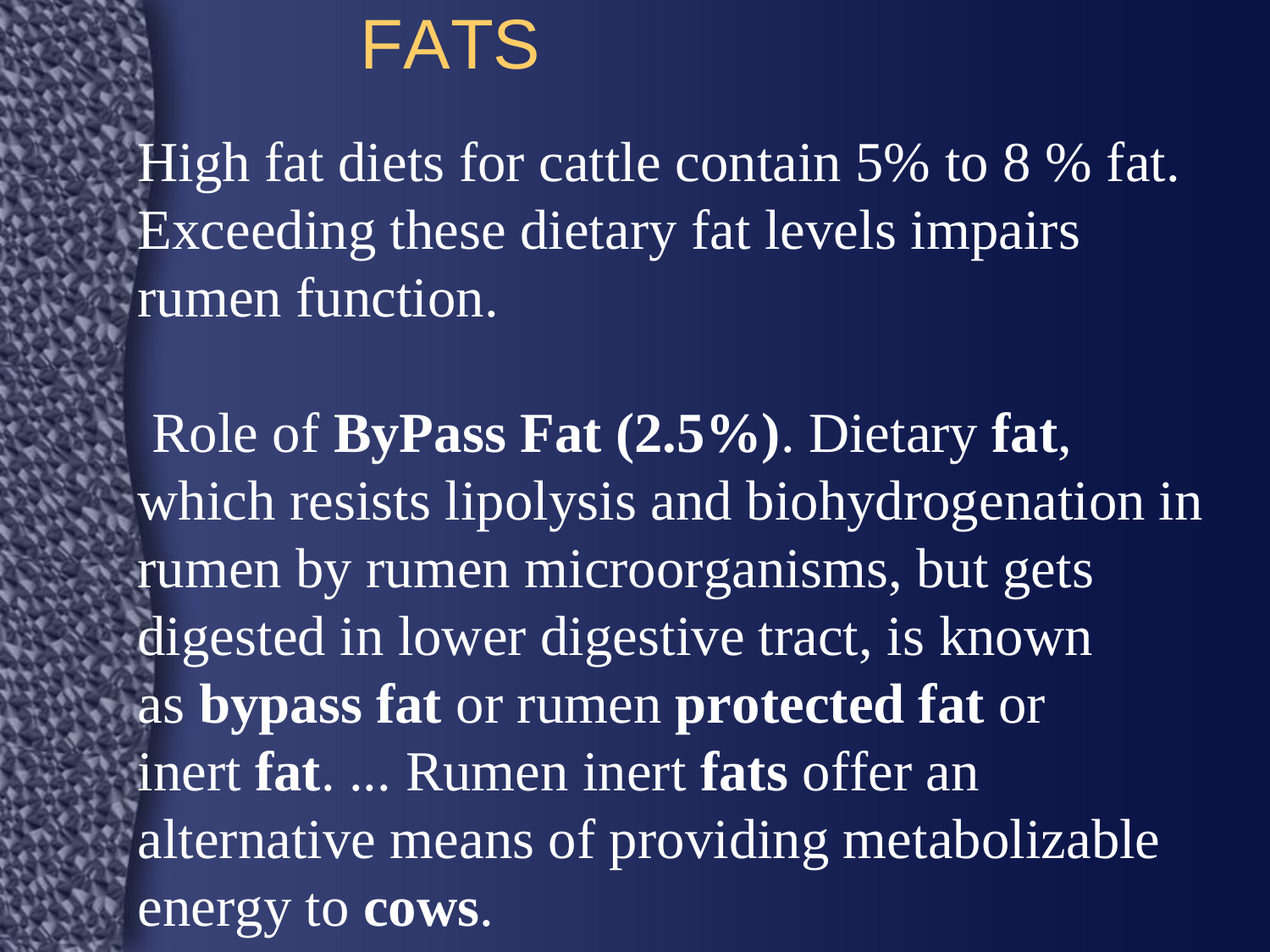#### Minerals & Vitamins

An important concept surrounding macromineral balance is dietary cationanion difference (DCAD)  $(Sodium + potassium) - (chloride + sulfur)$  $=$  DCAD in mEq/100g of ration dry matter A negative DCAD prior to calving helps cows successfully join the milking string, decreasing the incidence of metabolic disorders postpartum and increasing early lactation production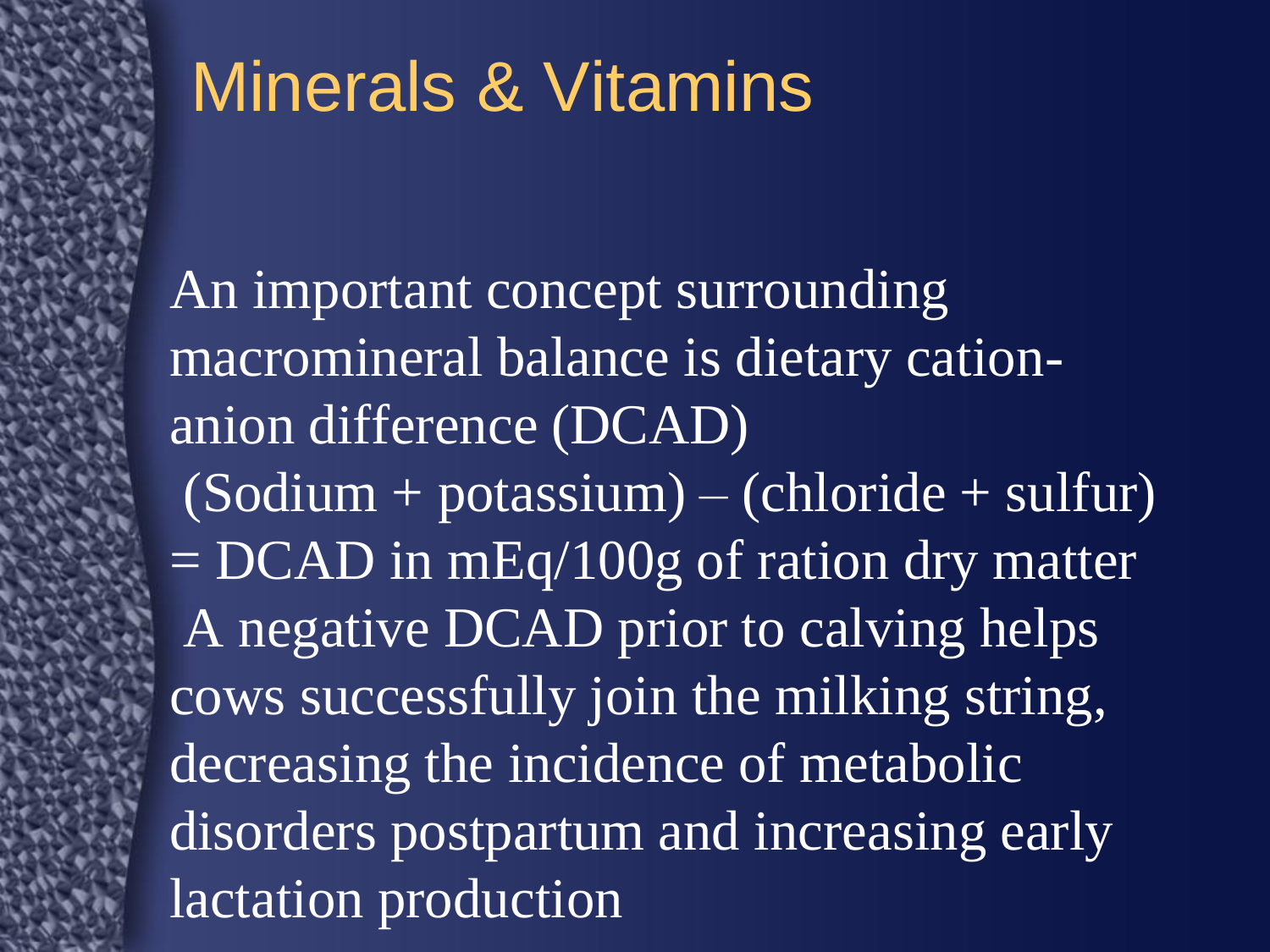#### Cu, Co, Zn, Mn, Se

#### Vitamins A, D, E

#### Vitamin C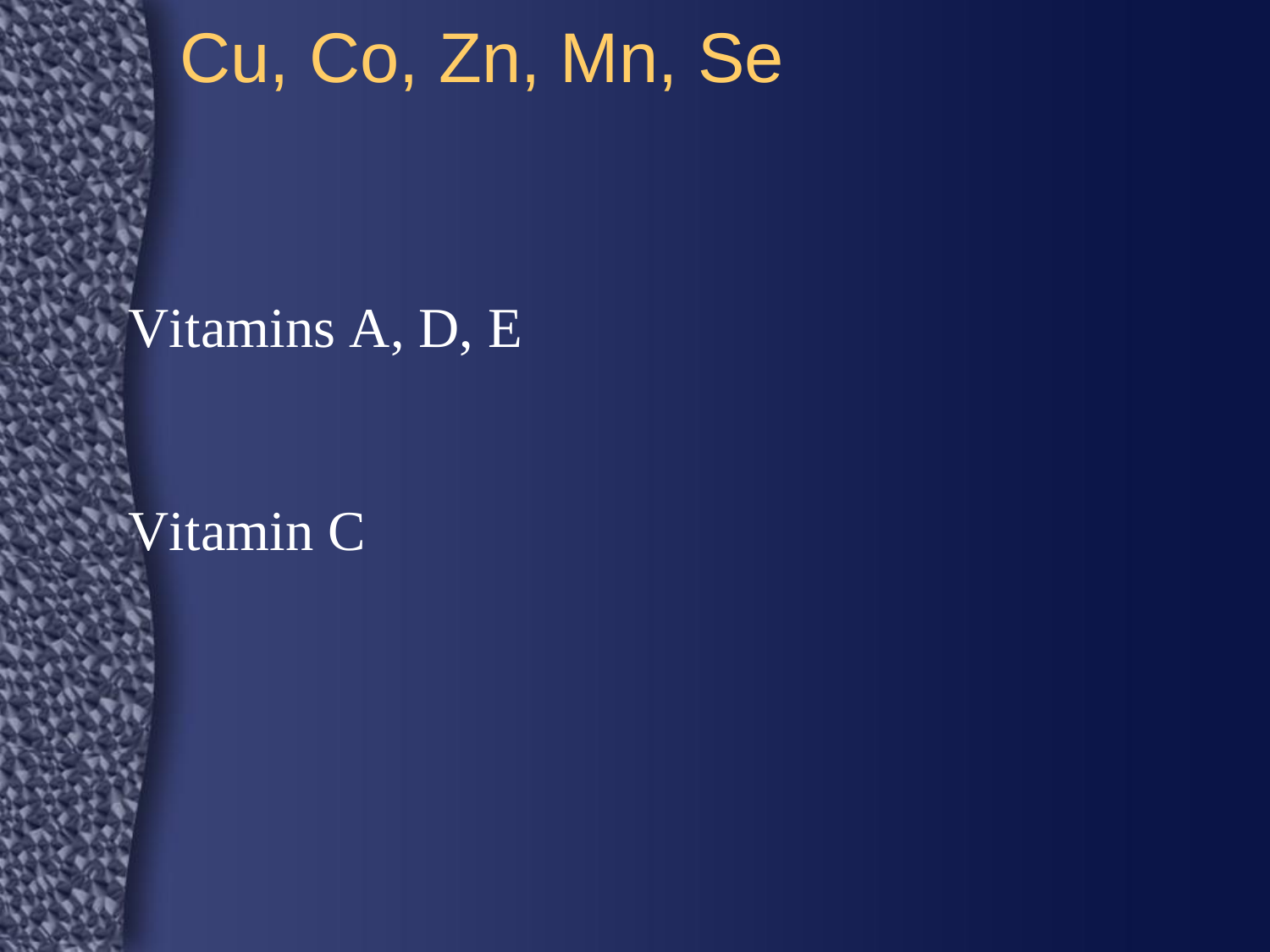# Effects of heat stress on bovine reproduction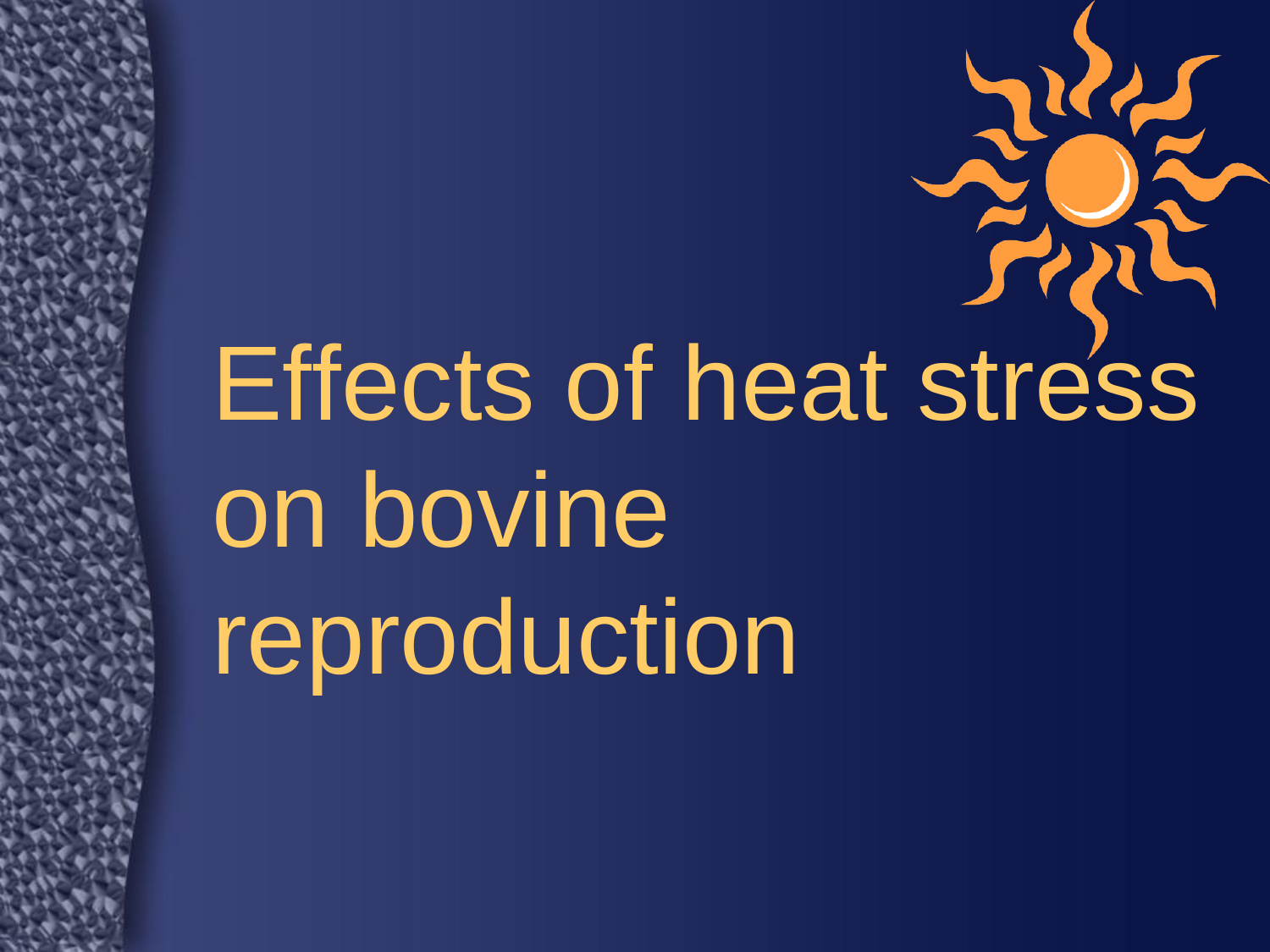$\lambda$ Cows are most efficient at 40 to 70°F  $\lambda$ Daily temperatures above 85°F – Reduce milk production – Milk fat depression High humidity increases these effects

KA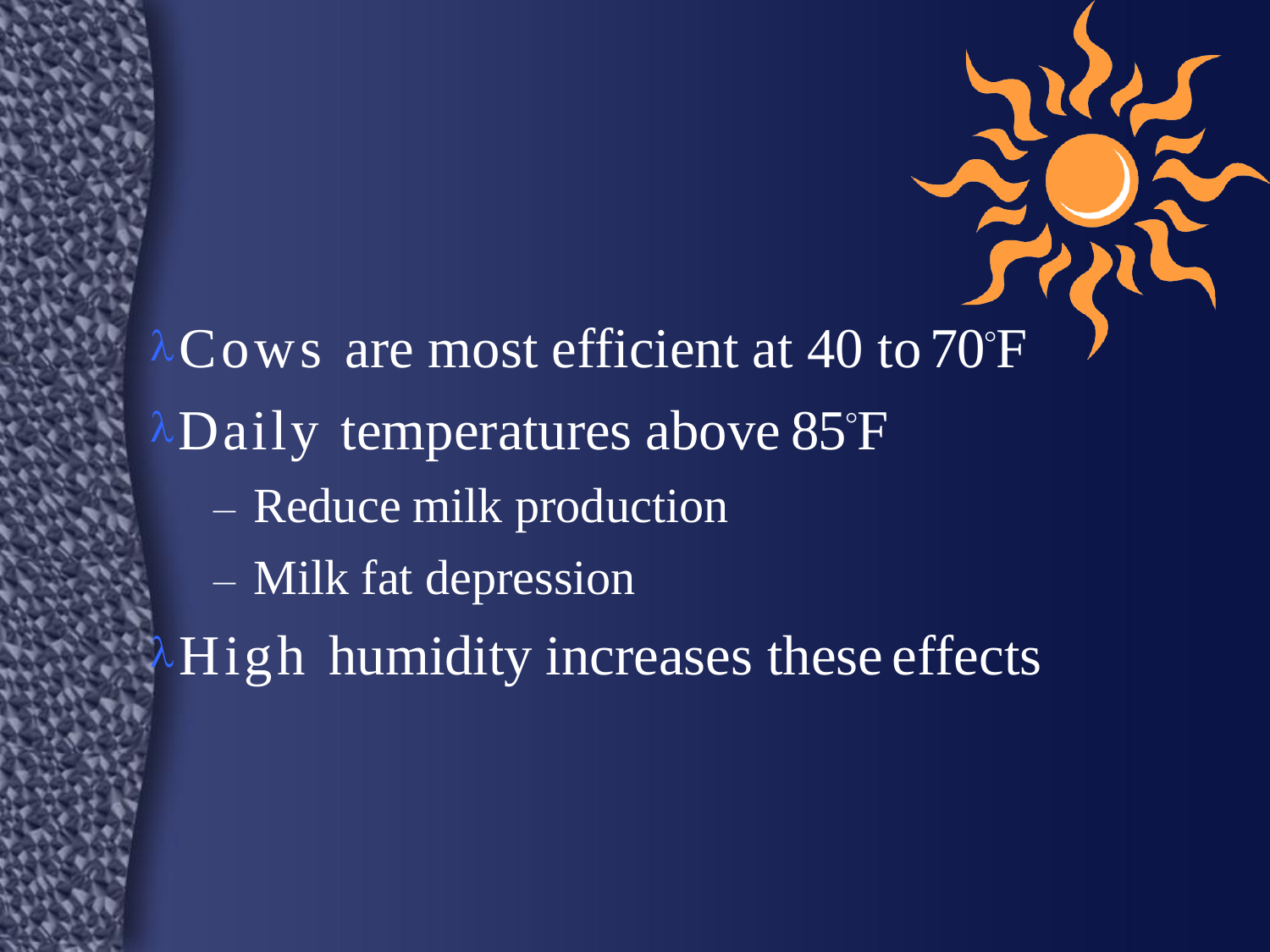# Heat Stress & High Humidity

Profound effects on the dairy cow

– Appetite

– Current production

Milk fat production

Future milk production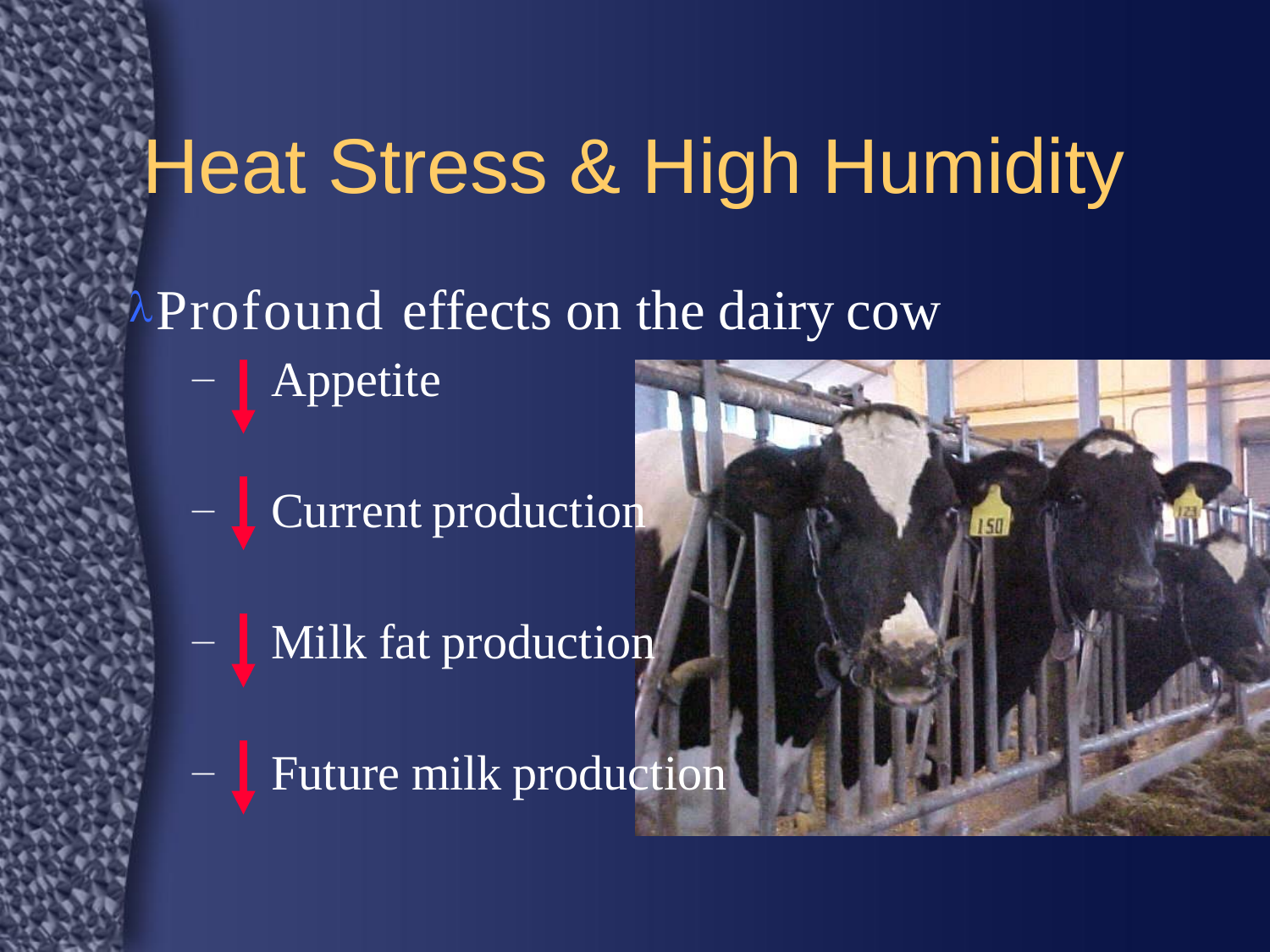#### Depressed Dry Matter Intake

Degree of DMI depression depends on the digestibility of the diet – especially the forage component

– If fed separately, forage intake will be selectively reduced compared to grain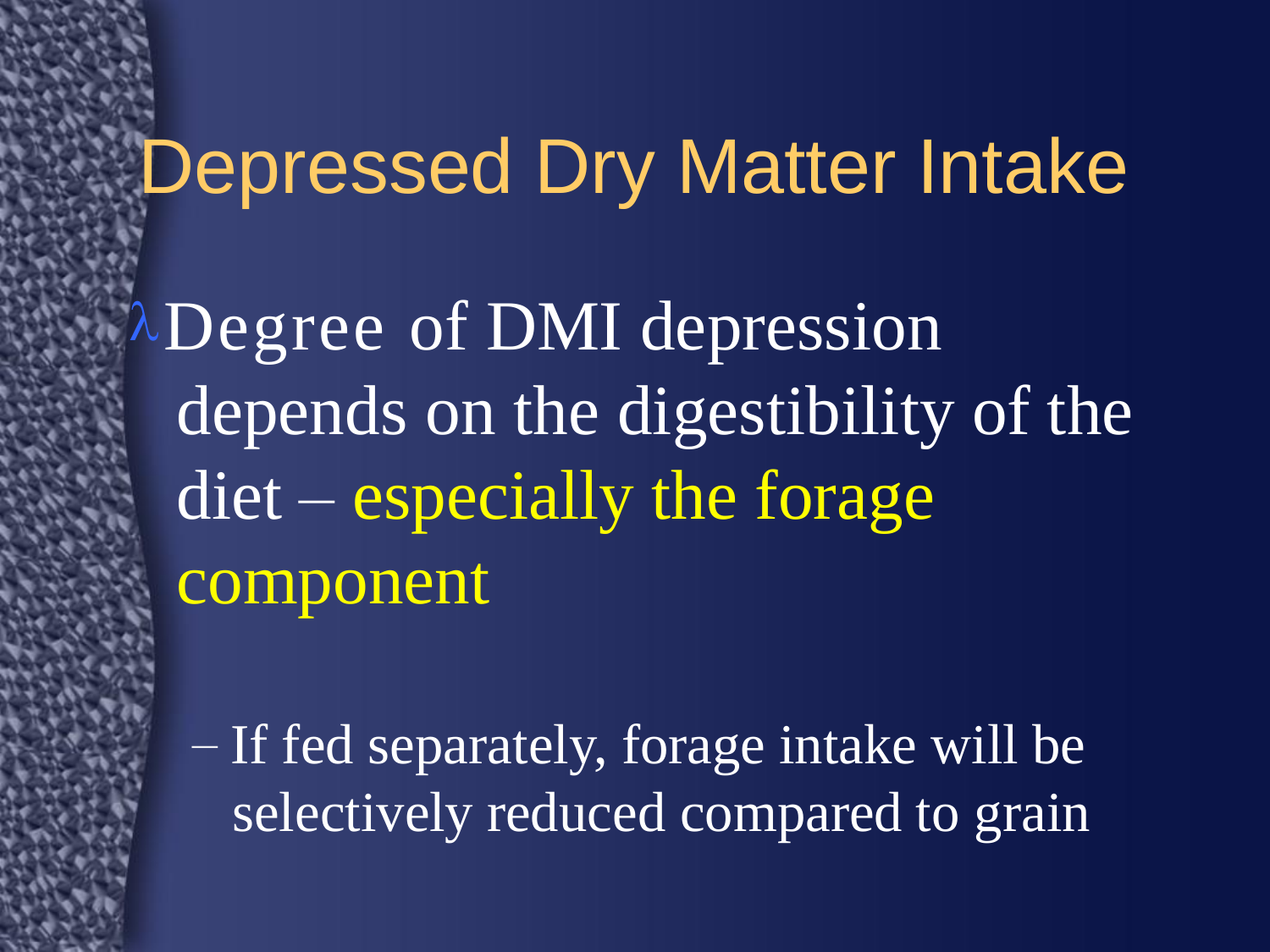# Other Effects of Hot Weather

Rumen pH (more acidic)

Cud chewing and gut motility

– Reduces milk fat

– At temperatures above 70°F

2 10° increase in daily high causes a 0.1% drop in milk fat

Sweating and panting

 $\lambda$ 

– Water and electrolyte loss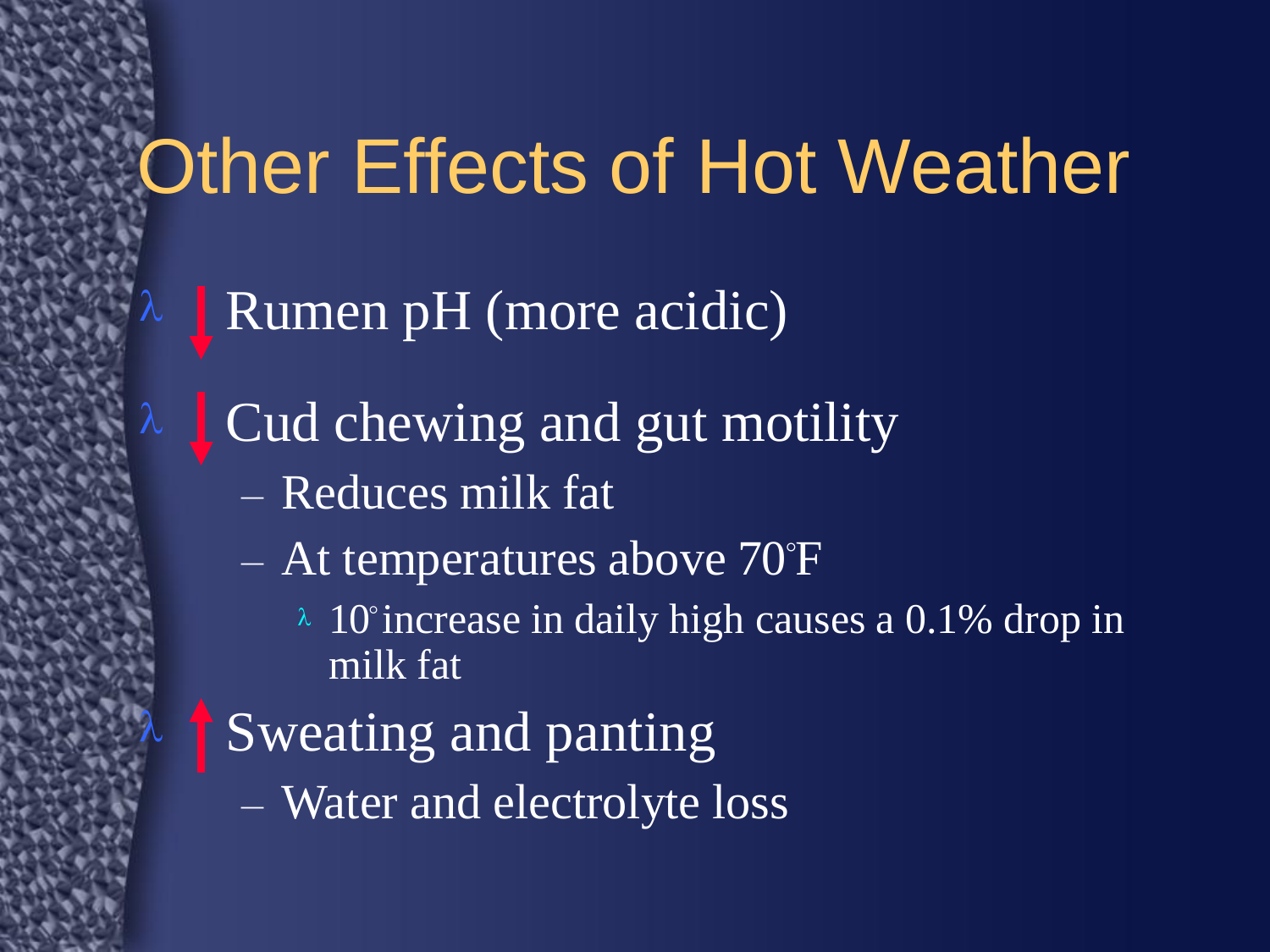## What to do? - Feeding

 $\lambda$  Feed TMR or forage more frequently during cooler periods of the day  $\lambda$  Feed a TMR to avoid selective eating  $\lambda$ Provide a cool area for forage feeding **APossibly sprinklers over feeding areas** 

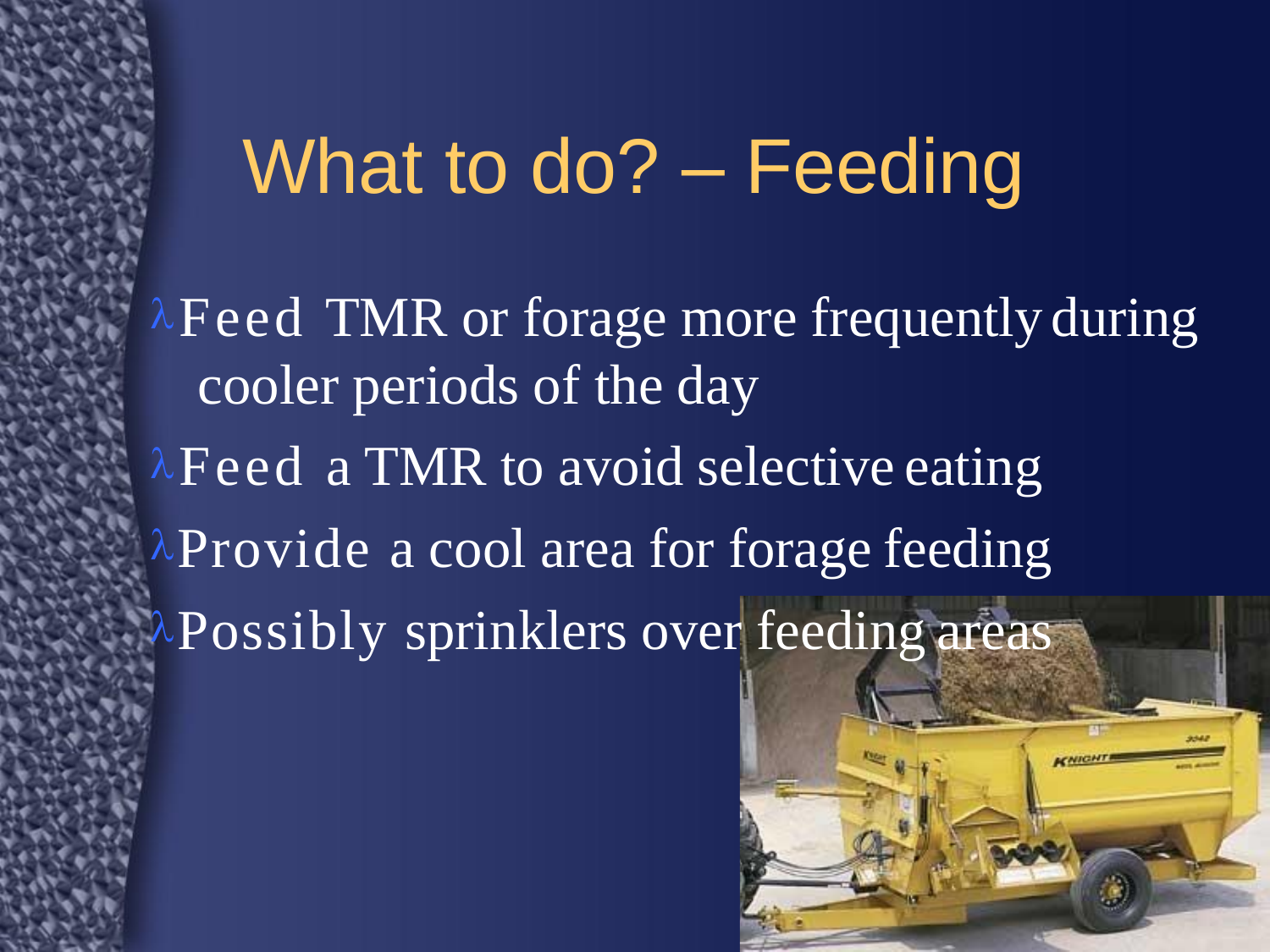#### What to do? - Feeding, cont.

#### $\lambda$ Check the bunk often

– Once in the feed bunk, silages (especially wetter silages) heat and mold quickly in the summer

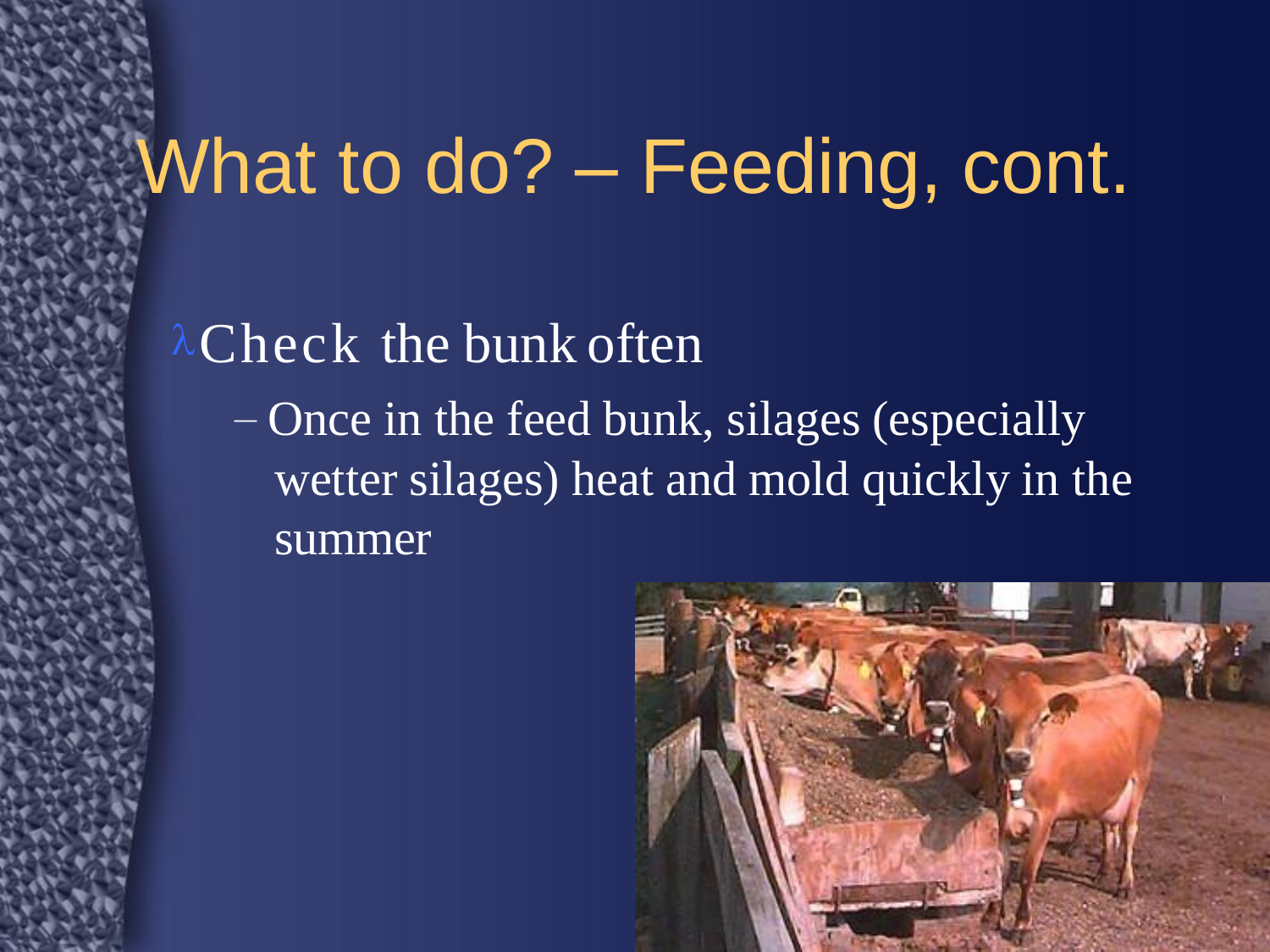#### What to do? – Ration

 $\lambda$ Use best forage possible to maintain required fiber levels  $\lambda$ Raise nutrient density of the diet – Forages generate more heat than grain during digestion (per unit of energy consumed)  $\lambda$  Add fat to the ration to boost energy intake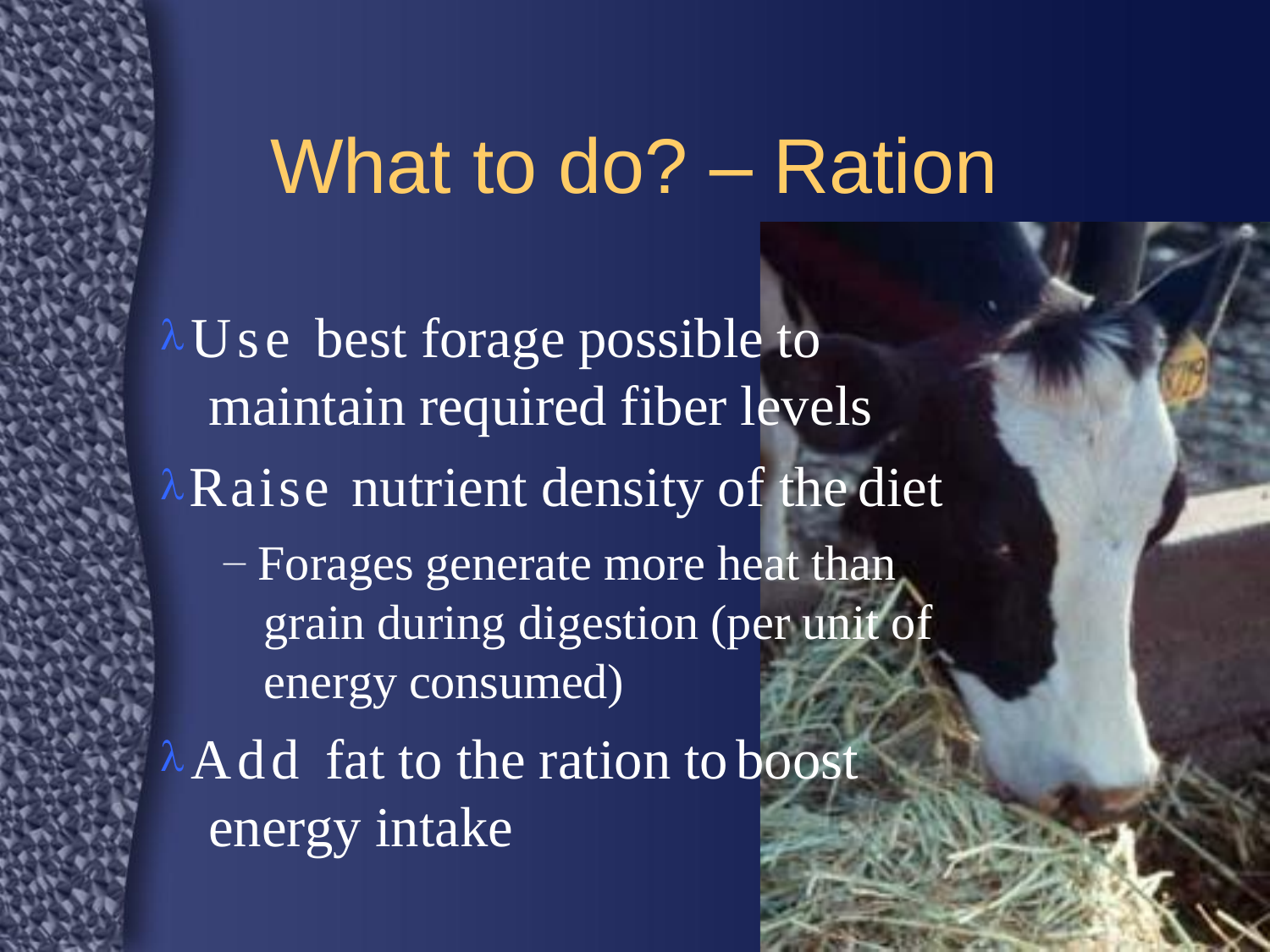#### What to do? – Ration cont.

 $\lambda$  Feed sodium bicarb to partially make up for decreased rumination (0.25 to 0.33 lb/d or . 75% of total ration DM)

 $\lambda$ Increase these minerals to make up for losses in sweat

- Requirements are not well-defined
	- $\lambda$  K up to 1.5%
	- $\lambda$  Na up to 0.4%

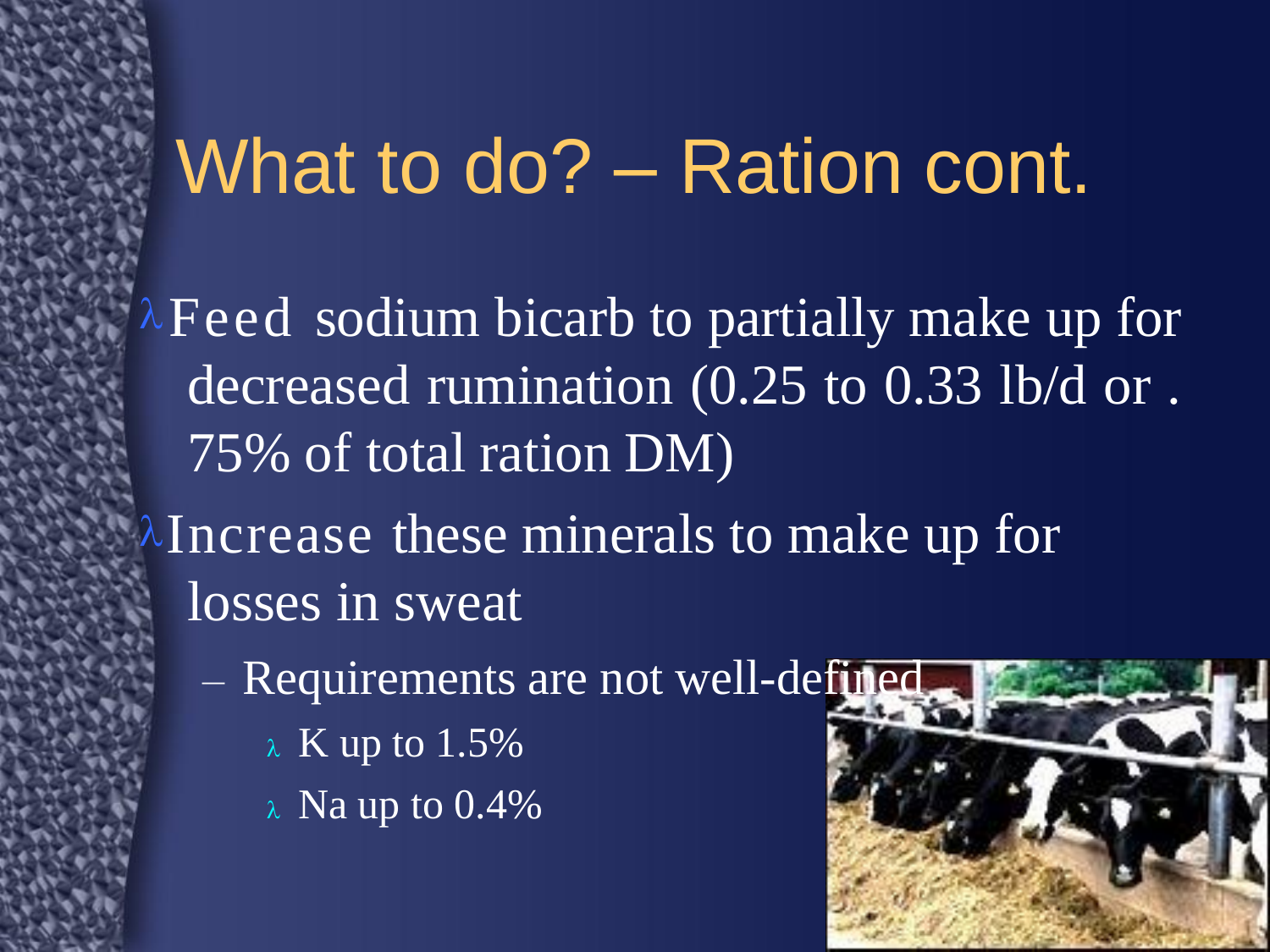#### What to do? – Facilities

 $\lambda$ Keep cows as cool as possible Provide plenty of cool, clean water – Close to feeding areas – Near milking areas

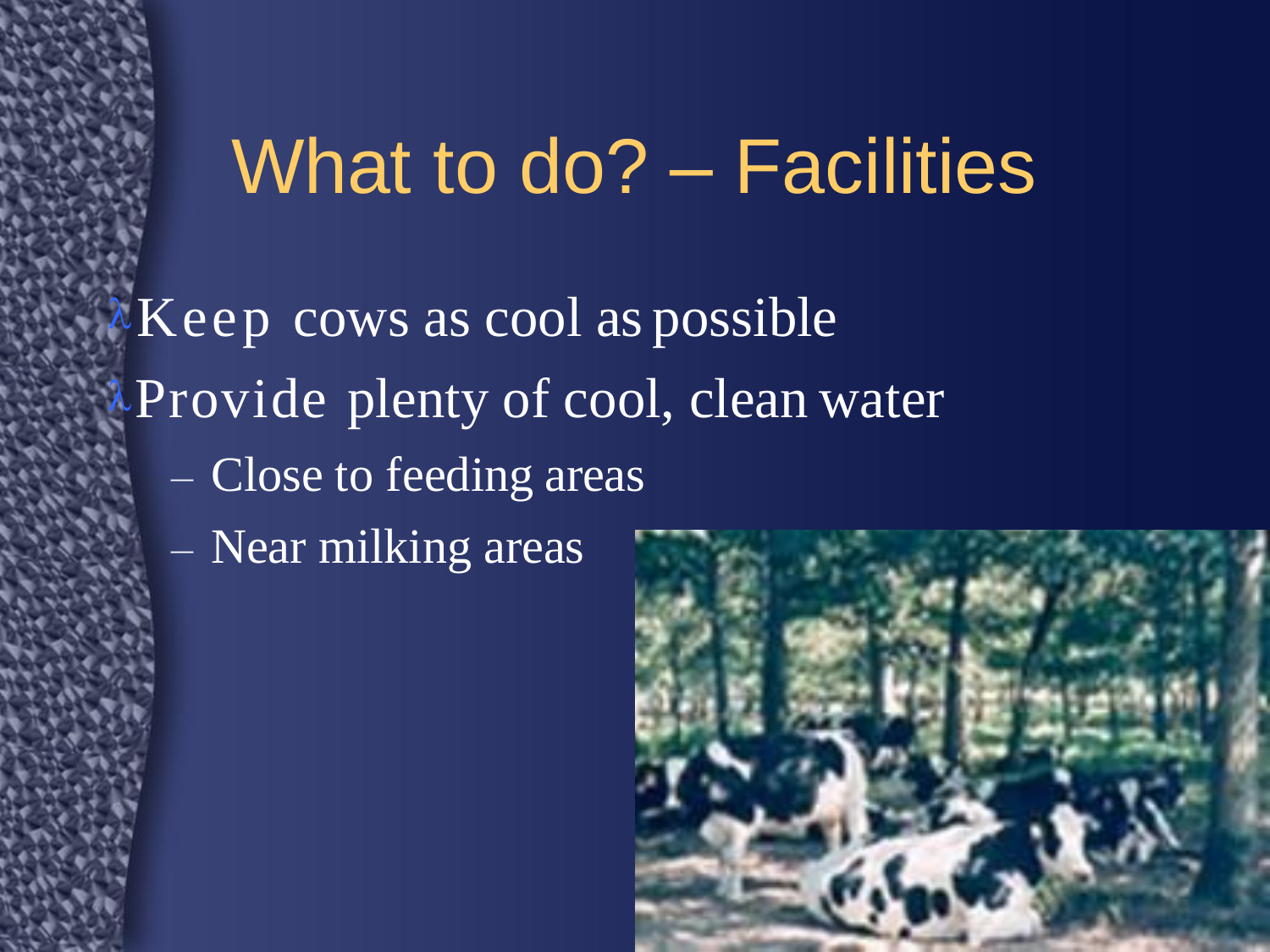#### Final Points

#### **Maintain forage quality** and intake

Maintain water quality and availability

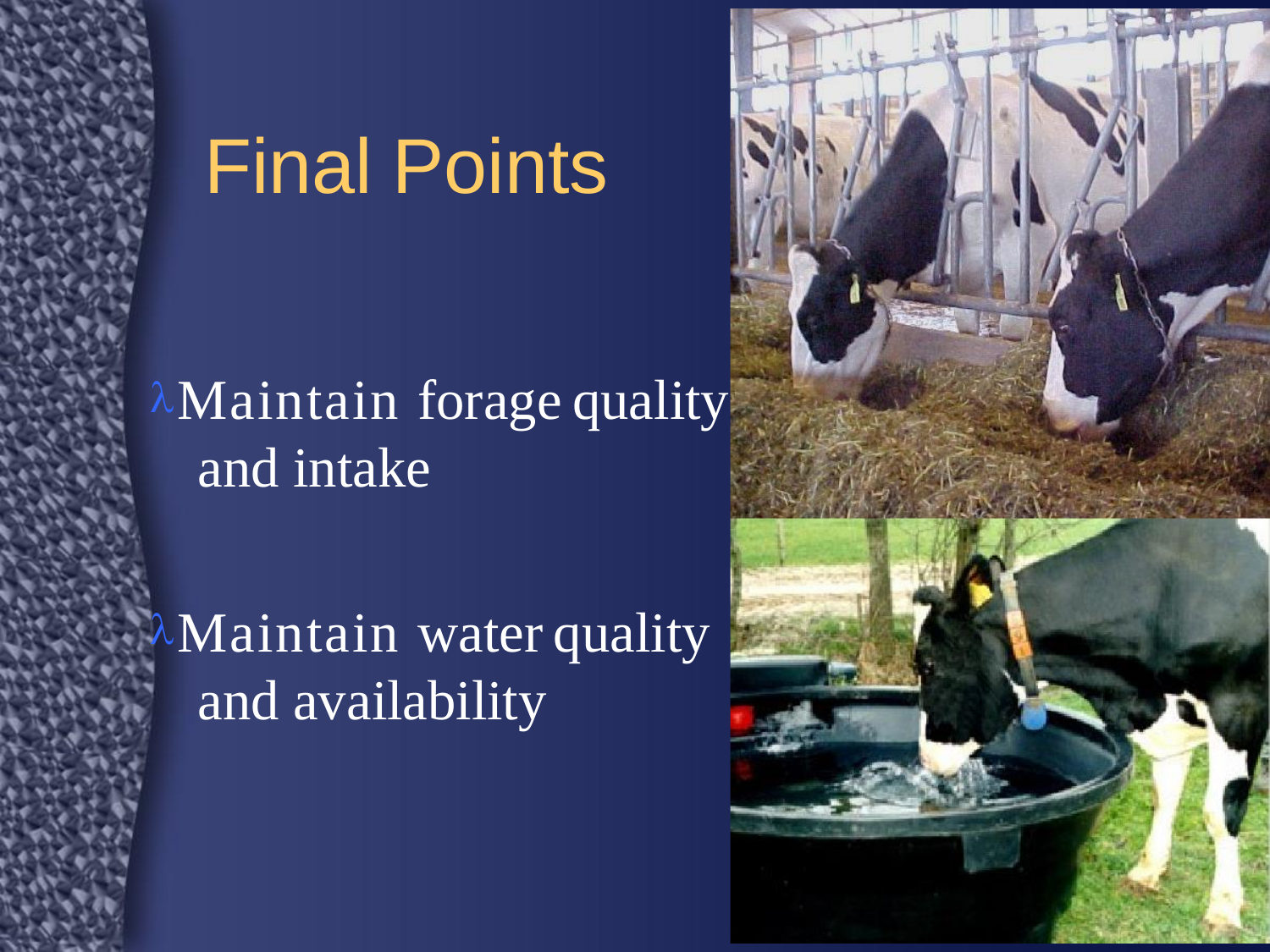## THANKS FOR YOUR PATIENT LISTENING